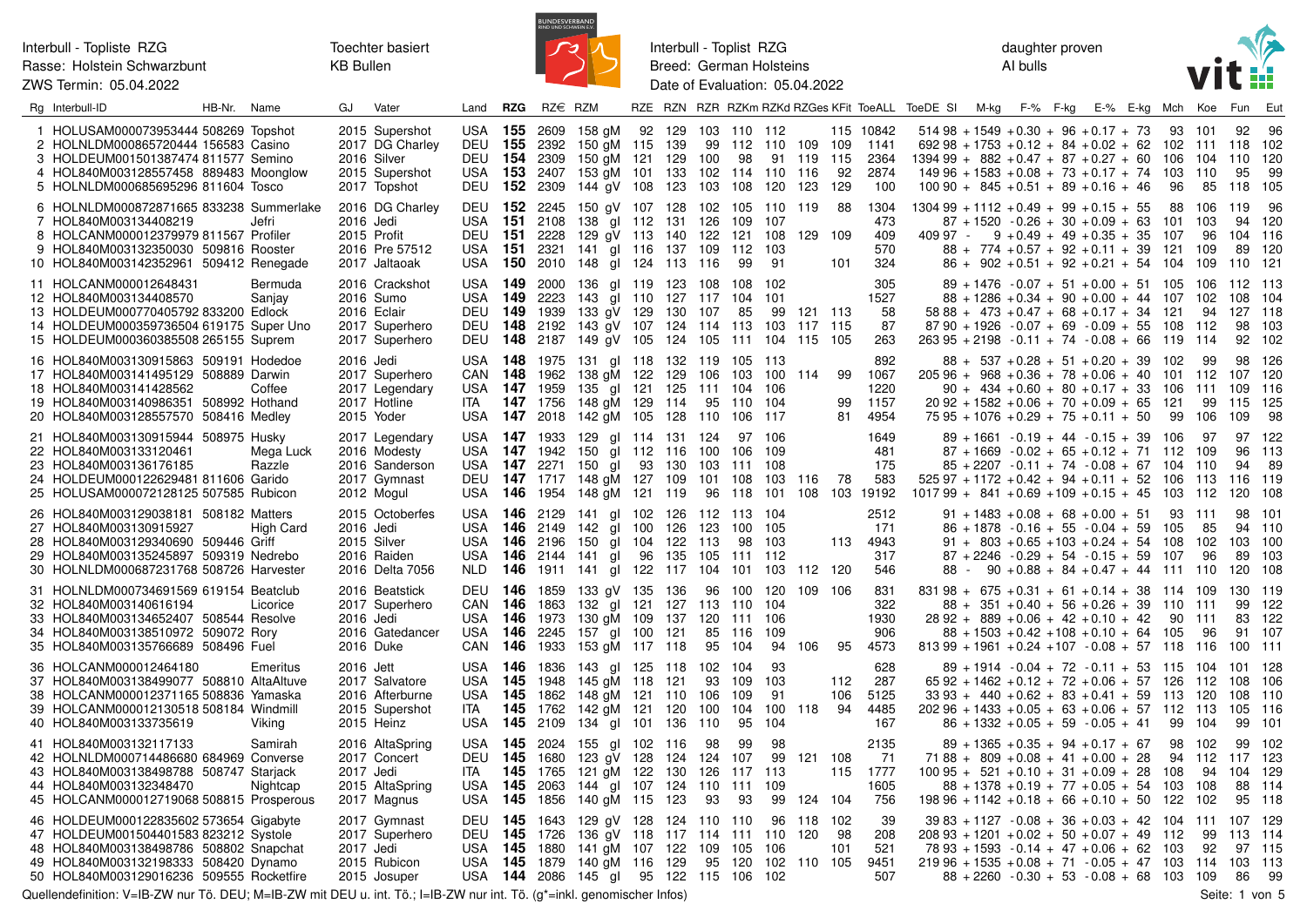Toechter basiert **KB Bullen** 



Interbull - Toplist RZG Breed: German Holsteins Date of Evaluation: 05.04.2022 daughter proven Al bulls



| Rg Interbull-ID                                                                                                                                                                             | HB-Nr. | Name                         | GJ        | Vater                                                                                   | Land                                                 | <b>RZG</b>                                                            | $RZ \in RZM$                            |                                                                                                                  |        |                                      |                                |                               |                                           |                                          |            |                                    | RZE RZN RZR RZKm RZKd RZGes KFit ToeALL ToeDE SI M-kg F-% F-kg |  | E-% E-kg Mch                                                                                                                                                                                                                |                       | Koe                            | Fun                              | Eut                               |
|---------------------------------------------------------------------------------------------------------------------------------------------------------------------------------------------|--------|------------------------------|-----------|-----------------------------------------------------------------------------------------|------------------------------------------------------|-----------------------------------------------------------------------|-----------------------------------------|------------------------------------------------------------------------------------------------------------------|--------|--------------------------------------|--------------------------------|-------------------------------|-------------------------------------------|------------------------------------------|------------|------------------------------------|----------------------------------------------------------------|--|-----------------------------------------------------------------------------------------------------------------------------------------------------------------------------------------------------------------------------|-----------------------|--------------------------------|----------------------------------|-----------------------------------|
| 51 HOLDNKM000000259048 811589 Saleno<br>52 HOLDEUM000770601887 684971 Rafting<br>53 HOL840M003014562179<br>54 HOLDEUM000359171040 833176 Supercup<br>55 HOLCANM000012192423 509435 Etesian  |        | Codec                        | 2016 Jedi | 2016 Storm<br>2017 Ragen<br>2016 Shep<br>2015 Supershot                                 | USA<br><b>USA</b>                                    | DEU 144 1636<br>DEU 144 2102                                          | <b>144</b> 1992<br><b>144</b> 1677      | DEU 144 1652 147 gV 127 115<br>142 gM 131<br>140 gl 105<br>139 gM<br>125 gl 131 129 107 117                      | 94     | 110<br>129<br>135                    | 100 103<br>96<br>109<br>110    | 102<br>105<br>110             | 99<br>96<br>91<br>101<br>107              | 105 106<br>114 103<br>120 106<br>116 101 |            | 893<br>100<br>721<br>785<br>777    |                                                                |  | $893.98 + 1678 - 0.04 + 63 + 0.07 + 66$ 112 116<br>$6488 + 1399 + 0.11 + 68 + 0.05 + 53$ 112<br>$88 + 1262 + 0.15 + 67 + 0.05 + 49$<br>$74298 + 1403 - 0.04 + 52 + 0.06 + 56$<br>$89 + 1697 - 0.15 + 50 - 0.26 + 28$ 119    | 96<br>120             | 111<br>106<br>97<br>107        | 106<br>117<br>80<br>81<br>113    | -124<br>122<br>120<br>103<br>125  |
| 56 HOL840M003141559636 508966 Kokomo<br>57 HOL840M003127565475<br>58 HOL840M003123615021<br>59 HOL840M003141494296 508796 Crimson<br>60 HOLCANM000012648392                                 |        | Sumo<br>Cashin<br>Pretender  |           | 2017 Blowtorch<br>2015 Supershot<br>2015 Rubicon<br>2017 Spectre<br>2016 Euclid         | <b>USA</b><br>USA<br>USA.<br>USA                     | <b>144</b> 1802<br><b>144</b> 2044<br>USA 144 1946<br><b>144</b> 2045 |                                         | 130 aM 116<br>136 gl 101 133 118 113 102<br>145 gl 112 122<br>144 aM<br><b>143</b> 1961 137 gl 110 123 107 111   | 99     | 120                                  | 103<br>105                     | 119 123 107 109<br>103<br>107 | 102<br>105<br>- 95                        | 110 104                                  | 111<br>114 | 415<br>530<br>901<br>1862<br>1296  |                                                                |  | $2189 + 1050 + 0.12 + 55 - 0.02 + 34$ 103<br>$88 + 1257 + 0.00 + 51 + 0.06 + 50$ 103<br>$88 + 1659 + 0.21 + 90 - 0.07 + 49$<br>$33\,92 + 765 + 0.58 + 93 + 0.17 + 45$<br>$90 + 580 + 0.56 + 83 + 0.14 + 35$ 113 110         | 109<br>94             | 102<br>104<br>98<br>-111       | 106<br>102<br>97<br>99<br>106    | 115<br>98<br>117<br>95<br>101     |
| 61 HOL840M003135087257<br>62 HOL840M003129037884 508161 Salvatore<br>63 HOL840M003132350880 508832 Torque<br>64 HOLNLDM000685695537 684970 Charlston<br>65 HOLUSAM000074345956 508870 Charl |        | Conor                        |           | 2016 Scenario<br>2015 Supershot<br>2016 Mega-Star<br>2017 DG Charley<br>2016 DG Charley | USA<br>CAN 143<br><b>DEU 143</b><br>USA <b>143</b>   | USA <b>143</b> 1922<br>- 143                                          | 1611<br>1797<br>1679<br>1996            | 134 gl 108 127 119 110 106<br>131 gM 130<br>132 gM 125<br>115 aV 121 129 117 115<br>142 gM 102 120 115           |        | 127 105<br>120                       | 108                            | 107<br>111<br>107             | 109<br>106<br>- 113<br>107                | 113 105<br>112 116<br>130 111            |            | 154<br>2526<br>89<br>34<br>630     |                                                                |  | $86 + 1348 + 0.04 + 58 - 0.05 + 41$ 106 111<br>$61398 + 1804 - 0.19 + 50 - 0.19 + 39$ 111<br>$13\,86 + 401 + 0.59 + 78 + 0.14 + 28$<br>$3483 + 84 + 0.31 + 35 + 0.10 + 13$ 111<br>$2891 + 1412 + 0.26 + 87 - 0.04 + 44$ 112 | 110                   | 102<br>115<br>85<br>89         | 97<br>121<br>102<br>120<br>103   | 106<br>124<br>123<br>118<br>103   |
| 66 HOLNLDM000747280806 509858 Caelum<br>67 HOLDEUM000360044846 823209 Chess<br>68 HOL840M003142181099 508906 AltaLawson<br>69 HOL840M003135245862<br>70 HOL840M003128557421 889500 Yoyo     |        | Malibu                       |           | 2015 Supershot<br>2017 Chassy<br>2017 AltaRobson<br>2016 Raiden<br>2015 Tailor          | CZE<br>DEU<br>ITA.<br>USA.<br>DEU                    | - 143<br>143<br>143<br><b>143</b> 2001<br>- 143                       | 1800<br>1697<br>1854                    | 136 gl 114 122<br>143 gV 115<br>1877 136 al 106<br>145 gl 102<br>138 gM 113                                      |        | 111 102<br>115 117 115<br>126<br>131 | 106<br>87<br>107 111           | 98<br>115<br>99               | 97<br>- 111<br>- 114<br>121<br>99         | 115 111<br>108                           | 95         | 268<br>612<br>560<br>1242<br>728   |                                                                |  | $89 + 1107 + 0.16 + 62 + 0.05 + 44$ 106<br>$61297 + 1884 - 0.13 + 60 - 0.05 + 59$<br>$90 - 893 + 1.24 + 78 + 0.74 + 37$ 104<br>$88 + 1345 + 0.36 + 94 + 0.00 + 46$<br>$31797 + 1390 + 0.06 + 62 + 0.00 + 47$                | - 121<br>- 104<br>107 | 111<br>89<br>108<br>109<br>106 | 102<br>110<br>98<br>88<br>102    | -111<br>114<br>105<br>107<br>112  |
| 71 HOL840M003137908833<br>72 HOLDEUM000122451241 811593 Aurelian<br>73 HOLUSAM000073953451 509596 AltaUpshot<br>74 HOL840M003138510980<br>75 HOLCANM000012609177 509193 Marius              |        | Eclipse<br>Rumble            | 2016 Jedi | 2017 King Royal<br>2017 Araxis<br>2015 Supershot<br>2016 Gatedancer                     | USA<br><b>DEU 143</b><br>USA.<br>USA 143 1799        | <b>143</b> 1907<br><b>143</b> 2113                                    |                                         | 144 gl 103<br>1886 142 gV 111 123 114 105<br>142 gl<br>139 gl 117 125<br>USA 143 1727 142 gl 116 114 101 113 109 | 96     | 120<br>129                           | 99<br>105<br>97                | 105<br>103<br>109             | 97<br>96<br>111<br>87                     | 109 103                                  |            | 153<br>178<br>1062<br>1093<br>667  |                                                                |  | $85 + 1549 + 0.11 + 74 + 0.01 + 55$ 100<br>$17894 + 1429 + 0.15 + 74 + 0.01 + 50$ 119<br>$88 + 1532 + 0.09 + 72 - 0.02 + 51$ 106<br>$90 + 718 + 0.49 + 82 + 0.14 + 40$ 104<br>$90 + 1427 + 0.06 + 64 + 0.05 + 55$ 108       |                       | 97<br>118<br>102<br>103<br>101 | 100<br>115<br>88<br>101<br>94    | 106<br>-91<br>100<br>121<br>124   |
| 76 HOLNLDM000714486596 572990 Freezer<br>77 HOL840M003137616780<br>78 HOLCANM000012529317<br>79 HOLDEUM001305575978 572991 Jagger<br>80 HOL840M003138766426 508916 Subzero                  |        | Defiance<br>Passport         | 2016 Jedi | 2017 Finder<br>2016 Midgard<br>2017 Jetset<br>2017 Wrench                               | USA<br><b>DEU 142</b><br>USA                         | DEU 143<br>143<br>CAN 142 1714<br><b>142</b> 1667                     | 2092<br>1697                            | 1505 122 gV 135 125 113 112<br>141 gl<br>133 gl 116<br>134 gV 118 122<br>134 gM 120                              | 92     | 126<br>122<br>119                    | 110<br>-111<br>96<br>122       | 102<br>101<br>103<br>103      | 100<br>100<br>96<br>98<br>86              | 117<br>118 113<br>114                    | 96<br>90   | 204<br>1593<br>100<br>41<br>683    |                                                                |  | $20493 + 682 + 0.20 + 49 - 0.02 + 22$ 105 112<br>$88 + 1513 + 0.14 + 76 - 0.05 + 46$<br>$86 + 2010 - 0.43 + 29 - 0.11 + 55$ 110<br>$41\,84 + 1726 - 0.30 + 33 - 0.05 + 54$ 109<br>$39\,91 + 283 + 0.45 + 58 + 0.31 + 42$    | 98<br>- 109           | 93<br>101<br>111<br>96         | 130<br>95<br>97<br>104 114<br>99 | 120<br>96<br>121<br>127           |
| 81 HOL840M003138483358 509061 Merryguy<br>82 HOLCANM000012264628 508247 Gymnast<br>83 HOL840M003132826286<br>84 HOLNLDM000755764370<br>85 HOLCANM000012638216                               |        | Oxford<br>Sindor<br>Robotics |           | 2016 DG Charley<br>2015 Doorsopen<br>2016 Supershot<br>2015 Supershot<br>2016 Crackshot | USA 142 1878<br><b>DEU 142</b><br>ita<br>NLD.<br>USA | 142<br>142                                                            | 1598<br><b>142</b> 1774<br>1759<br>1735 | 145 gM 105<br>142 gM 124<br>122 gl 112<br>138<br>140 gl 116                                                      | gl 116 | 122<br>115<br>135<br>126<br>115      | 110 110<br>113 111<br>93<br>87 | 92 111<br>111<br>110          | 102 <sub>1</sub><br>98<br>103<br>98<br>99 | 113<br>109<br>111 102                    | 102<br>89  | 1039<br>5259<br>2636<br>392<br>106 |                                                                |  | $55\,91 + 2161 - 0.10 + 74 - 0.14 + 57$ 122<br>$211099 + 1353 + 0.07 + 62 + 0.09 + 57$ 111<br>$89 + 675 + 0.06 + 33 + 0.06 + 30$<br>$89 + 1510 - 0.09 + 50 + 0.02 + 55$ 112<br>$84 + 1739 - 0.07 + 61 - 0.05 + 53$          | 100<br>101            | 88<br>-115<br>86<br>-111<br>99 | 98<br>105<br>109<br>101<br>110   | 108<br>121<br>117<br>112<br>115   |
| 86 HOLLUXM000799563458 811601 Senetto<br>87 HOLCANM000012532102<br>88 HOLGBRM388380400603 508040 Adhere<br>89 HOLDNKM000000257840 823160 Bonum<br>90 HOL840M003129016370                    |        | Bacardi<br><b>Blunder</b>    |           | 2017 Superhero<br>2016 Afterburne<br>2014 Commander<br>2015 Balisto<br>2015 Supershot   | <b>DEU 142</b><br><b>DEU 142</b>                     | DEU 142 1608<br>USA 142 1688                                          | USA 142 1742<br>1688<br>1694            | 132 gV 120<br>146 gl 118<br>134 gM 118<br>140 gM 123<br>129 gl 113 132                                           |        | 118 114 108<br>105<br>127<br>126     | 107<br>103<br>82<br>119        | -113<br>95<br>99<br>103       | 93<br>96<br>102 <sub>2</sub><br>109<br>98 | 122<br>115 108<br>112 104                | -92        | 101<br>1450<br>423<br>5005<br>839  |                                                                |  | $10191 + 1546 - 0.09 + 51 - 0.10 + 41$ 116<br>88 + 965 +0.37 + 79 +0.20 + 55 119<br>$27496 + 1422 - 0.07 + 48 - 0.01 + 47$ 110<br>$3990 99 + 1229 - 0.12 + 36 + 0.20 + 65$ 109<br>$90 + 1684 - 0.44 + 16 - 0.05 + 52$ 107   |                       | 107<br>108<br>89<br>114<br>96  | 102<br>110<br>95<br>109<br>98    | -119<br>108<br>131<br>118<br>119  |
| 91 HOL840M003130010457<br>92 HOL840M003140616169 509202 Challenger<br>93 HOL840M003134407079 508582 Montoya<br>94 HOL840M003133743264<br>95 HOLCANM000012371162                             |        | Toronto 13<br>Foul<br>Cayden | 2016 Jedi | 2015 Profit<br>2017 Superhero<br>2016 AltaMoreno<br>2016 Afterburne                     | DFS.<br>USA<br>USA<br>USA<br>USA                     | <b>142</b> 1713<br>142<br>142<br>142<br><b>142</b> 1549               | 1770<br>1850<br>1815                    | 126 gl 112<br>128<br>147 gM 105<br>135 gl 101 127 116<br>132 gl 128                                              | gl 118 | 126<br>125<br>114<br>118             | 124 115<br>-111<br>85<br>112   | 108<br>106<br>99<br>105       | 103<br>107<br>113<br>97                   | 91 122 110                               | 116        | 1406<br>712<br>6284<br>1457<br>91  |                                                                |  | $92 + 562 - 0.02 + 20 + 0.24 + 44$ 105<br>$90 + 405 + 0.52 + 71 + 0.09 + 24$<br>$135\,96 + 1124 + 0.30 + 79 + 0.17 + 58$ 111<br>$91 + 1299 - 0.12 + 38 + 0.08 + 53$<br>$84 + 124 + 0.39 + 45 + 0.39 + 44$                   | 100<br>91<br>110      | 103<br>90<br>98<br>92<br>109   | 91<br>95<br>90<br>90<br>116      | 120<br>133<br>113<br>115<br>119   |
| 96 HOL840M003141494407 508963 Zebedee<br>97 HOL840M003133120314<br>98 HOL840M003124720459 508375 Applejax<br>99 HOLUSAM000074572344 509635 Mr Max<br>100 HOL840M003129037589                |        | <b>Bronco</b><br>Desoto      |           | 2017 Spectre<br>2015 Heinz<br>2015 Supershot<br>2015 Supershot<br>2015 Montross         | USA<br>USA                                           | USA 142 1798<br>142<br>GBR 142 1768                                   | 1775                                    | 144 gM 113<br>121 gl 108<br>130 gM 110<br><b>142</b> 1545 118 gl 125<br>USA 142 1995 134 gl 96 136 111 108 102   |        | 115<br>127<br>124 122<br>132         | 106<br>- 129<br>108            | 102<br>112<br>109<br>112      | 100<br>-114<br>108<br>104                 | 122 104                                  | 107<br>104 | 847<br>328<br>6314<br>1647<br>2703 | $87 +$                                                         |  | $25\,91 + 736 + 0.57 + 91 + 0.20 + 47$ 108<br>$968 - 0.10 + 28 - 0.04 + 29$<br>$10295 + 708 + 0.18 + 48 + 0.12 + 38$<br>$88 + 936 - 0.20 + 15 - 0.02 + 30$<br>$90 + 1167 + 0.01 + 47 + 0.06 + 47$ 108                       | - 101<br>104<br>99    | 106<br>100<br>106<br>113<br>96 | 104<br>95<br>100<br>112<br>87    | - 110<br>114<br>110<br>120<br>104 |

Quellendefinition: V=IB-ZW nur Tö. DEU; M=IB-ZW mit DEU u. int. Tö.; I=IB-ZW nur int. Tö. (g\*=inkl. genomischer Infos)

Seite: 2 von 5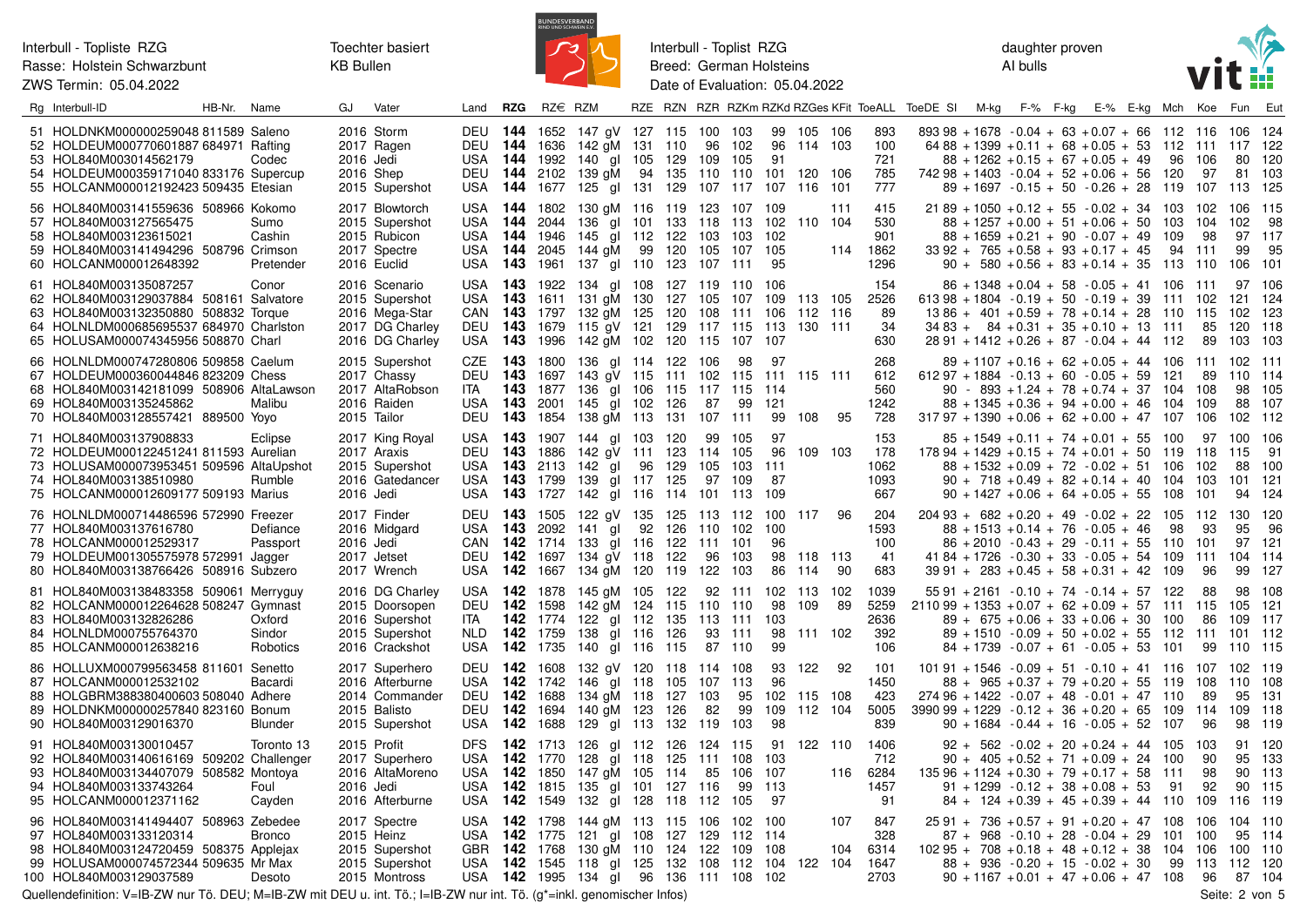Toechter basiert **KB Bullen** 



Interbull - Toplist RZG Breed: German Holsteins Date of Evaluation: 05.04.2022 daughter proven Al bulls



| Rg Interbull-ID                                                                                                                                                                                             | HB-Nr. Name |                          | GJ                      | Vater                                                                               | Land                                   | <b>RZG</b>                                                            | $RZ \in RZM$                                    |                                                                                                                                                      |                |                                     |                                     |                                        |                              |                                      |                        |                                     |        |  | RZE RZN RZR RZKm RZKd RZGes KFit ToeALL ToeDE SI M-kg F-% F-kg E-% E-kg Mch Koe                                                                                                                                                 |                        |                                  | Fun                                      | Eut                                |
|-------------------------------------------------------------------------------------------------------------------------------------------------------------------------------------------------------------|-------------|--------------------------|-------------------------|-------------------------------------------------------------------------------------|----------------------------------------|-----------------------------------------------------------------------|-------------------------------------------------|------------------------------------------------------------------------------------------------------------------------------------------------------|----------------|-------------------------------------|-------------------------------------|----------------------------------------|------------------------------|--------------------------------------|------------------------|-------------------------------------|--------|--|---------------------------------------------------------------------------------------------------------------------------------------------------------------------------------------------------------------------------------|------------------------|----------------------------------|------------------------------------------|------------------------------------|
| 101 HOLDNKM000000259312 684688 Kensington<br>102 HOL840M003134408420<br>103 HOL840M003131083927 508744 Helix<br>104 HOL840M003138277108 508637 Yoda<br>105 HOLNLDM000714486729 508886 Cranberry             |             | Falcon                   | 2016 Jedi               | 2017 Kerrigan<br>2016 Flagship<br>2015 Silver<br>2017 Concert                       | USA<br>USA<br>NLD.                     |                                                                       | USA <b>142</b> 1820<br><b>142</b> 1632          | DEU 142 1763 149 gV 115 110<br>143 gl 109<br><b>142</b> 1909 154 gl 103<br>141 gM 124 116<br><b>142</b> 1761 126 gl 115 127 117 102                  |                | 118<br>110                          |                                     | 99 107<br>98 106<br>99 110<br>98 110   | 98<br>101<br>109<br>91       | 99 110 103<br>108<br>120 105         | 91<br>93               | 441<br>193<br>4219<br>3277<br>322   |        |  | $44197 + 1320 + 0.22 + 78 + 0.16 + 64$ 133<br>$86 + 1882 - 0.09 + 64 - 0.07 + 57$ 109<br>$93 + 1728 + 0.33 + 108 - 0.01 + 59$ 102<br>$99\,95 + 1046 + 0.35 + 81 + 0.08 + 45$ 117<br>$85 + 704 + 0.16 + 45 + 0.07 + 32$ 100      |                        | 107<br>-106<br>100<br>104<br>104 | 104 106<br>93 113<br>94<br>104<br>115    | 109<br>125<br>108                  |
| 106 HOL840M003131668940<br>107 HOLCANM000012719111<br>108 HOL840M003135332013 811568 Jacob<br>109 HOL840M003130010295 889477 Spectre<br>110 HOLDEUM001504281811 823200 Mentos                               |             | Storm Proo<br>Moose      | 2016 Jedi<br>2015 Yoder | 2015 Silver<br>2017 Eugenio<br>2016 Missouri                                        |                                        | CAN 141 1698<br>DEU 141 1599                                          |                                                 | USA 141 1708 142 gl 114 110 113 107<br>132 gl 122 115<br>127 qV 117 123<br>USA 141 1848 148 gM 106<br>DEU 141 1626 148 gV 119 115                    |                | 114                                 | - 113<br>123<br>106<br>89           | 109<br>117<br>105<br>108               | 93<br>95<br>96<br>115<br>93  | 122<br>107<br>105                    | 106<br>99<br>96        | 216<br>112<br>248<br>9181<br>174    |        |  | $86 + 470 + 0.52 + 74 + 0.32 + 50$ 103<br>$86 + 298 + 0.68 + 83 + 0.15 + 25$ 106<br>$24896 + 1014 - 0.09 + 31 + 0.06 + 41$ 115<br>$224.97 + 1143 + 0.54 + 106 + 0.07 + 47$ 111<br>$174.94 + 2182 - 0.26 + 55 - 0.02 + 73$ 116   |                        | 109<br>106<br>105<br>106<br>99   | 104 111<br>107 121<br>97<br>115<br>113   | 121<br>92<br>-113                  |
| 111 HOL840M003138948148 508672 Antonio<br>112 HOLNLDM000753102213 500172 Nilson<br>113 HOLDEUM001305539564 833301 Gazebo<br>114 HOLNLDM000629528835 508888 Assist<br>115 HOLUSAM000073519358 509518 Harvest |             |                          |                         | 2016 Bandares<br>2012 G-Force<br>2017 Gage<br>2017 Concert<br>2014 Monterey         | <b>DEU 141</b><br>NLD.<br>USA          |                                                                       | DEU 141 1856<br>2014                            | USA 141 1932 137 gM 102 131 109 108 111<br>132 gM 115<br>134 gV 101<br><b>141</b> 1822 140 gl 108 118 113 113<br><b>141</b> 1559 124 gl 133 130 113  |                | 128<br>124                          | 94<br>105 119                       | 109<br>108                             | 93<br>100<br>100             | 110 118 119<br>120 115<br>108<br>109 | 99<br>- 105<br>100     | 1710<br>4644<br>31<br>441<br>987    |        |  | $7495 + 606 + 0.40 + 67 + 0.22 + 44$<br>$183699 + 119 + 0.49 + 54 + 0.34 + 39$<br>$31\,81 + 1120 + 0.27 + 75 - 0.05 + 33$ 114<br>$86 + 1114 + 0.18 + 65 + 0.11 + 51$<br>$90 + 860 + 0.05 + 40 + 0.00 + 30$ 122 111 117          | 99<br>93<br>89         | 114 102<br>110<br>92<br>101      | 113<br>97<br>97 115                      | 95<br>108<br>103<br>-123           |
| 116 HOL840M003123611258<br>117 HOLLUXM000599442978 811576 Antek P<br>118 HOL840M003129037755<br>119 HOL840M003133371300 508395 Sonic<br>120 HOL840M003130010426 889481 Quantum                              |             | Drco 67469<br>Contender  |                         | 2015 Draco<br>2016 Apoll P<br>2015 Supershot<br>2015 Silver<br>2015 Supershot       | USA<br>CAN<br>ITA                      | DEU 141 1648<br><b>141</b> 1696                                       | DEU 141 1933<br>141 1708                        | <b>141</b> 1772 135 gl 119<br>136 gV 113<br>132 gl 116 119 113<br>139 gM 102 123<br>144 gM 115 116                                                   |                | 126 114 108<br>121 108              | 109<br>72                           | 96<br>107<br>110<br>111                | 97<br>102<br>102<br>87<br>99 | 119 105<br>113 112<br>121            | 102                    | 798<br>172<br>1641<br>642<br>1988   |        |  | $89 + 799 + 0.35 + 70 + 0.09 + 38$ 114 110<br>$17295 + 2203 - 0.38 + 42 - 0.18 + 54$ 112<br>$89 + 575 + 0.26 + 51 + 0.21 + 42$ 107 113<br>$30897 + 1139 + 0.45 + 95 - 0.04 + 34$<br>$58\,95 + 1210 + 0.07 + 56 + 0.20 + 64$ 117 | 88                     | 102<br>102<br>118                | 95<br>102<br>99<br>98<br>98              | -122<br>113<br>-116<br>-107<br>110 |
| 121 HOL840M003137878481 508634 Skywalker<br>122 HOLNLDM000571956786 833185 Downtown<br>123 HOL840M003134407040<br>124 HOL840M003133065179 508588 Monster<br>125 HOL840M003138483004                         |             | Accelblowo<br>Mercy      | 2016 Jedi<br>2016 Jedi  | 2016 Doorsopen<br>2016 Altafireup<br>2016 Flagship                                  | USA<br>DEU<br>USA.<br>USA.<br>USA      |                                                                       | <b>141</b> 1714<br><b>141</b> 1743              | 141 1648 134 gM 114 118 111 108<br><b>141</b> 1556 140 gM 113 112 100 117 101 120<br>129 gl 112<br>151 gM 109<br><b>141</b> 2010 136 gl 93 132       |                | 126<br>114                          | 105<br>106<br>110                   | 108<br>98<br>105                       | -109<br>84<br>100            | 120 115 107                          | 99<br>93               | 2269<br>997<br>180<br>393<br>256    |        |  | $10195 + 974 + 0.03 + 43 + 0.15 + 50$ 110<br>$475.98 + 1695 - 0.03 + 65 - 0.05 + 52$ 107<br>$86 + 751 + 0.29 + 61 + 0.04 + 31$<br>$2189 + 2377 - 0.25 + 64 - 0.05 + 75$ 107<br>$87 + 1340 + 0.02 + 56 + 0.00 + 46$              | 99<br>98               | 97<br>- 120<br>77<br>115<br>105  | 106 115<br>81 121<br>110<br>94<br>67 113 | -121<br>107                        |
| 126 HOLCANM000012380086<br>127 HOL840M003132352407 508766 Swift<br>128 HOLCANM000012192429 508158 Eugenio<br>129 HOL840M003131003387<br>130 HOLCANM000012434610 508446 Cameron                              |             | Praise<br>Jabari         | 2016 Jedi               | 2015 Muscadet<br>2017 Superhero<br>2015 Supershot<br>2016 Penmanship                | USA<br>ITA.<br><b>POL</b>              | DEU 141 1535<br><b>141</b> 1526                                       | 141 1992                                        | USA 141 1676 135 gl 116 120 105<br>137 gM 124 119<br>125 gl 130<br>140<br>al<br><b>141</b> 1708 135 gM 112 126                                       | 95             | 129<br>126                          | 104<br>105<br>120<br>112            | 86<br>110<br>112 105<br>107 111<br>107 | 108<br>94<br>99              | 108 106<br>108 113                   | 91                     | 345<br>1069<br>3733<br>1731<br>957  |        |  | $90 + 1510 - 0.20 + 37 + 0.02 + 54$ 116<br>$48198 + 1461 - 0.10 + 47 + 0.03 + 54$ 122<br>$93 + 1173 + 0.02 + 49 - 0.12 + 26$ 112<br>$90 + 1707 - 0.25 + 39 + 0.04 + 63$ 110<br>$301\,97 + 1510 - 0.25 + 31 + 0.04 + 57$ 102     |                        | 100<br>108<br>108<br>102<br>105  | 100 118<br>110<br>110<br>74<br>115       | 118<br>127<br>107<br>103           |
| 131 HOL840M003014562189<br>132 HOL840M003126779955 508089 Painter<br>133 HOLDEUM000360208954 265150 Felix<br>134 HOLCANM000012379999 508298 Seducer<br>135 HOL840M003132356933 508658 Devine                |             | Airjet                   | 2016 Jedi               | 2014 DaVinci<br>2017 Federal<br>2015 Supershot<br>2016 Marty                        | USA.<br><b>GBR</b><br>CAN<br>USA       | <b>141</b> 1726<br>DEU 141 1655<br><b>141</b> 1559<br><b>141</b> 1659 | <b>141</b> 1677                                 | 144 gl 116<br>124 gM 113<br>125 gM 111 125<br>132 gM 122 122<br>130 gM 114 124                                                                       |                | 109<br>134                          | 101<br>120<br>127 113<br>108<br>102 | 106<br>112<br>108<br>111               | 104<br>107<br>89<br>101      | 114 114 110<br>114<br>120 101        | 87<br>-94              | 177<br>8455<br>568<br>958<br>1904   |        |  | $86 + 2107 - 0.11 + 70 - 0.14 + 56$<br>$593\,98 + 391 + 0.17 + 33 + 0.19 + 33$<br>$31696 + 659 + 0.22 + 50 + 0.04 + 26$<br>$57\,94 + 1168 + 0.13 + 61 - 0.04 + 35$<br>$163\,96 + 679 + 0.34 + 63 + 0.08 + 32$ 101 113           | 106<br>108<br>84<br>98 | 105<br>105<br>88<br>104          | 92<br>97 116<br>108<br>113<br>100        | 123<br>120<br>119<br>113           |
| 136 HOL840M003130784845<br>137 HOL840M003138498826 509456 Gilmore<br>138 HOLDEUM000539638688 833227 Keyword<br>139 HOLUSAM000073953344 508097 AltaCapo<br>140 HOL840M003142181106 508907 Liaison            |             | Crowne                   |                         | 2015 Montross<br>2017 Topshot<br>2016 Kerrigan<br>2014 AltaPrimo<br>2017 AltaRobson | USA<br>DEU<br><b>USA</b><br><b>ITA</b> | 141 2158<br>140<br>140                                                | USA 141 1960<br>1699<br>1798<br><b>140</b> 1664 | 152 gl<br>149 gl<br>145 gV 103<br>132 gM 102<br>136 gM 112 117 105                                                                                   | 92             | 121 101<br>81 120 102<br>121<br>127 | 100<br>126                          | 99<br>117 117<br>101<br>98<br>109      | 95<br>102<br>98<br>106       | 111                                  | 111<br>88<br>103<br>99 | 1227<br>2453<br>277<br>1146<br>1451 |        |  | $88 + 2167 - 0.11 + 73 - 0.03 + 71$<br>$90 + 1055 + 0.44 + 91 + 0.18 + 56$<br>$27796 + 2288 - 0.20 + 66 - 0.14 + 62$<br>$14596 + 517 + 0.20 + 41 + 0.26 + 46$<br>$16096 + 560 + 0.33 + 58 + 0.26 + 47$ 103                      | 88<br>97<br>110<br>98  | 106<br>89<br>106<br>-113<br>108  | 82<br>99<br>87<br>94<br>104              | -103<br>81<br>109<br>102<br>109    |
| 141 HOL840M003136176233<br>142 HOL840M003133629974 509658 Gold Medal<br>143 HOLUSAM000074024948<br>144 HOLITAM017991512628 508318 Sound Syst<br>145 HOL840M003132198704 509876 Jolt                         |             | Alvarez<br><b>Burley</b> |                         | 2017 Syracuse<br>2015 Supershot<br>2015 Boastful<br>2015 Silver<br>2016 Delta 1427  | NLD.<br>USA.<br>ITA<br>USA             | CAN 140 1525<br>140<br>140                                            | 1597<br>1917                                    | 136 gl 124 111 112 113<br>133<br>129 gl 106<br><b>140</b> 1743 148 gM 114 110 105<br><b>140</b> 1675 117 gl 114 136                                  | gl 115 119 102 | 133                                 | 115<br>121                          | 114<br>116<br>104<br>114 111           | 89<br>116<br>109<br>86       | 118<br>103 110                       | 95                     | 172<br>722<br>5006<br>6425<br>1420  | $89 +$ |  | $87 + 864 + 0.27 + 65 + 0.12 + 43$ 104 120<br>$92 + 1311 - 0.14 + 37 + 0.05 + 51$ 113<br>$89 + 858 + 0.28 + 65 - 0.02 + 27$<br>$34297 + 1513 + 0.29 + 94 + 0.02 + 54$ 120<br>$19 + 0.47 + 48 + 0.11 + 11$ 102                   | 105                    | 112<br>102<br>105<br>103         | 96<br>109<br>101<br>100<br>102           | -125<br>105<br>106<br>-113<br>115  |
| 146 HOLDEUM000121740571<br>147 HOL840M003132198813<br>148 HOL840M003131993295<br>149 HOL840M003128557668 508145 Mansfield<br>150 HOLNLDM000671125486 508718 Reloader                                        |             | Jaguar<br>22551          |                         | 2014 Balisto<br>2016 Cyprus<br>2016 Bandares<br>2015 Supershot<br>2016 Finder       | USA 140<br>USA<br>USA.                 | <b>140</b> 1839                                                       | 1825                                            | USA 140 1867 146 gl 104 118<br>148 gl<br>147 gl 107 112 111 111 102<br><b>140</b> 1684 143 gM 105 113 105 119 110 117<br>NLD 140 1730 120 gl 114 136 | 108            | 111 102                             |                                     | 98 108<br>107<br>98 116 106            | 100<br>99                    | 122 109                              | 92                     | 206<br>691<br>187<br>815<br>471     |        |  | $87 + 304 + 0.71 + 85 + 0.41 + 53$ 103 112<br>$88 + 1771 + 0.13 + 86 - 0.03 + 57$ 112<br>$86 + 1469 + 0.21 + 83 + 0.04 + 56$<br>$80.94 + 1694 - 0.19 + 45 + 0.08 + 68$ 116<br>$89 + 713 + 0.09 + 38 - 0.02 + 22$ 104 93 122     | 104 111                | 105<br>- 115                     | 99<br>94<br>106<br>85                    | 101<br>110<br>99<br>106<br>105     |

Quellendefinition: V=IB-ZW nur Tö. DEU; M=IB-ZW mit DEU u. int. Tö.; I=IB-ZW nur int. Tö. (g\*=inkl. genomischer Infos)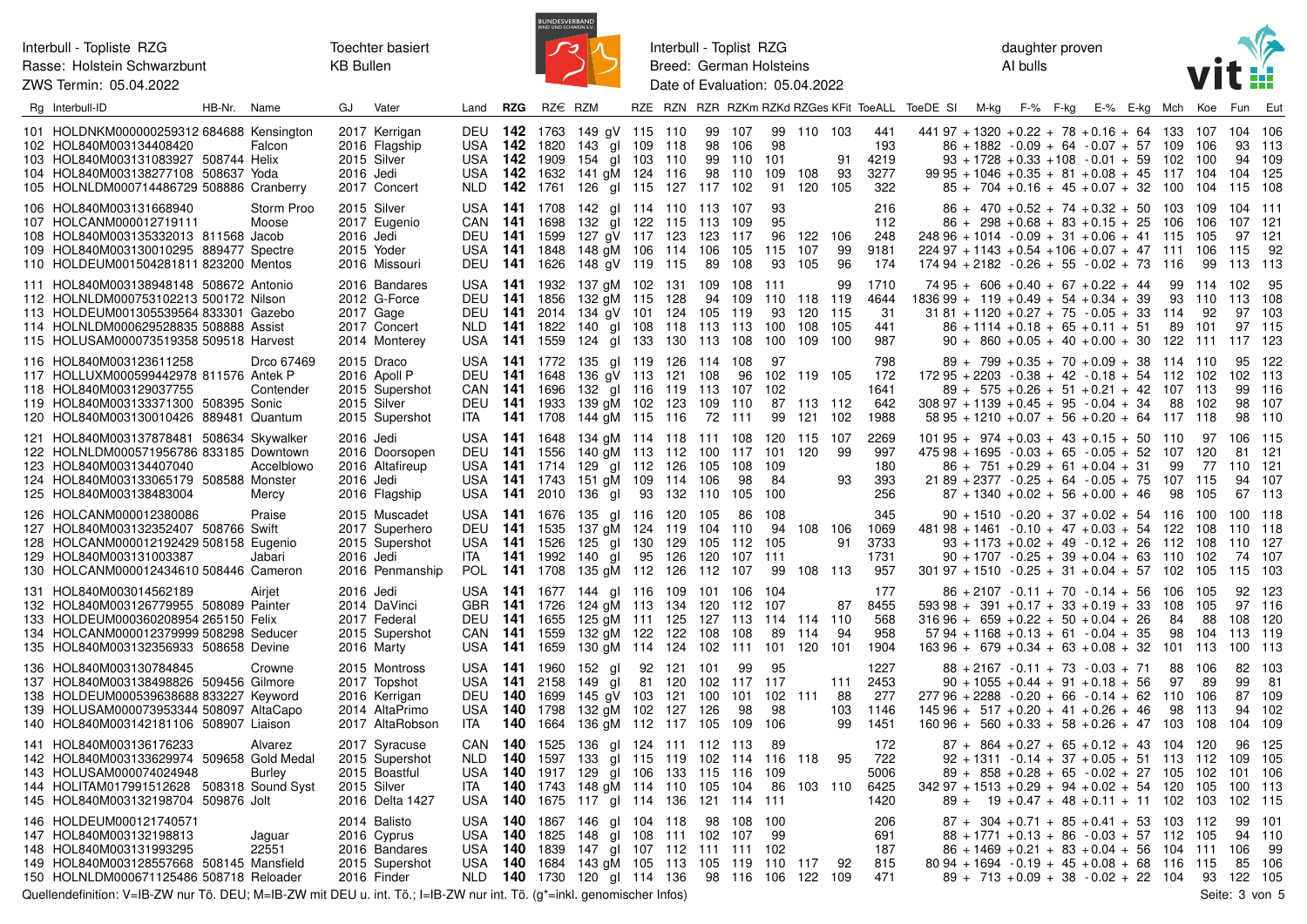

Interbull - Toplist RZG Breed: German Holsteins Date of Evaluation: 05.04.2022 daughter proven AI bulls



| Rg Interbull-ID                                                                                                                                                                                   | HB-Nr. | Name                                   | GJ        | Vater                                                                               | Land                                                     | <b>RZG</b>                    | $RZ \in RZM$                                                                  |                                                                                                                |        |                          |                                 |                                                        |                                  |                               |                 |                                       | RZE RZN RZR RZKm RZKd RZGes KFit ToeALL ToeDE SI | M-kg | F-% F-kg | E-% E-kg Mch                                                                                                                                                                                                     |                                  | Koe                                    | Fun                                   | Eut                               |
|---------------------------------------------------------------------------------------------------------------------------------------------------------------------------------------------------|--------|----------------------------------------|-----------|-------------------------------------------------------------------------------------|----------------------------------------------------------|-------------------------------|-------------------------------------------------------------------------------|----------------------------------------------------------------------------------------------------------------|--------|--------------------------|---------------------------------|--------------------------------------------------------|----------------------------------|-------------------------------|-----------------|---------------------------------------|--------------------------------------------------|------|----------|------------------------------------------------------------------------------------------------------------------------------------------------------------------------------------------------------------------|----------------------------------|----------------------------------------|---------------------------------------|-----------------------------------|
| 151 HOLCANM000012609045<br>152 HOL840M003131842572<br>153 HOLDEUM000360408598 833268 Sullivan<br>154 HOLNLDM000755898903 500176 Supershot<br>155 HOLCANM000012648593 508771 Hawai                 |        | Milktime<br>Maker                      | 2016 Duke | 2015 Profit<br>2017 Superhero<br>2013 Supersire<br>2017 Apprentice                  | USA<br><b>USA</b><br>DEU<br>GBR .<br><b>USA</b>          | 140<br><b>140</b> 1773        | <b>140</b> 1875<br>1844<br><b>140</b> 1625<br><b>140</b> 1762                 | 152 gl<br>137 gl 107<br>129 qV 112 124 101<br>130 gM 107 135 110<br>127 gM 105                                 | 94 115 | 123<br>127 114           | 99<br>102                       | 114 106<br>111<br>116                                  | 97 100<br>97 104<br>105<br>109   | 125 105<br>116 105<br>124     | 94              | 1863<br>193<br>567<br>14275<br>476    |                                                  |      |          | $91 + 2440 - 0.25 + 67 - 0.08 + 74$ 107<br>$86 + 1180 + 0.09 + 58 + 0.08 + 49$<br>$56797 + 1414 - 0.16 + 39 - 0.06 + 42$ 113<br>$41799 + 1479 - 0.28 + 27 - 0.02 + 48$<br>$41\,92 + 568 + 0.31 + 55 + 0.08 + 28$ | 108<br>100<br>112                | 117<br>102<br>91<br>109<br>94          | 85<br>96<br>110<br>100<br>98          | 93<br>109<br>-111<br>106<br>108   |
| 156 HOL840M003014562341<br>157 HOL840M003133064360 508605 Viewpoint<br>158 HOLDEUM000122629409 572947 Kontex<br>159 HOL840M003133064316 508447 Supreme<br>160 HOL840M003133106371 508530 Slamdunk |        | Lottery                                |           | 2016 Bandares<br>2015 Silver<br>2016 Kerrigan<br>2015 Cashflow<br>2015 AltaSpring   | <b>USA</b><br>USA<br><b>DEU</b><br><b>FRA</b>            | 140                           | <b>140</b> 1715<br><b>140</b> 1480<br>1458<br><b>140</b> 1735<br>USA 140 1632 | 139 gl 115<br>133 gM 122 115<br>151 gV 127<br>144 gM 103<br>127 gl 118 128 114                                 |        | 122<br>98<br>112         | 101 110<br>101 113<br>95<br>102 | 111<br>99<br>109                                       | - 105<br>-107<br>98<br>106<br>92 | 102 106<br>118 105            | 98              | 1087<br>3238<br>689<br>1204<br>2129   |                                                  |      |          | $91 + 574 + 0.52 + 78 + 0.22 + 43$ 100<br>$6293 + 916 + 0.22 + 61 + 0.05 + 37$<br>$68998 + 1430 + 0.21 + 81 + 0.14 + 65$<br>$141\,96 + 1178 + 0.15 + 64 + 0.16 + 59$<br>$91 + 679 + 0.24 + 53 + 0.06 + 29$ 104   | 94<br>118<br>106                 | 115<br>99<br>120<br>101<br>110         | 99<br>114 123<br>102<br>99<br>100 118 | -114<br>123<br>102                |
| 161 HOLCANM000012638218 508739 Alcove<br>162 HOL840M003136264642 508519 AltaSwag<br>163 HOL840M003127422222<br>164 HOL840M003139490303<br>165 HOL840M003135245603 508488 Molloy                   |        | Zamboni<br>Nigel                       |           | 2016 Duke<br>2016 Modesty<br>2015 Josuper<br>2017 Superhero<br>2016 Stratify        | USA.<br><b>USA</b><br>CAN                                | 140<br>140                    | CAN 140 1755<br>1613<br><b>140</b> 1576<br>1550<br>GBR 140 1746               | 154 gl 107 102<br>147 gM 119<br>136 gl 117 117<br>120 gl 122 130<br>144 gM 102 122                             |        | 101                      | 104<br>105<br>101<br>112<br>88  | 99<br>110 115<br>103<br>104<br>103                     | 101<br>100<br>-104<br>121        | 106<br>109                    | 96<br>107<br>88 | 2313<br>3893<br>10095<br>178<br>320   |                                                  |      |          | $92 + 1527 + 0.40 + 108 + 0.06 + 59$<br>$22697 + 931 + 0.60 + 103 + 0.12 + 46$<br>$89 + 1364 + 0.04 + 59 - 0.02 + 45$<br>$88 - 395 + 0.58 + 40 + 0.35 + 21$ 106<br>$127.94 + 990 + 0.17 + 58 + 0.26 + 63$        | 104<br>109<br>104<br>98          | 113<br>107<br>106<br>117 111 112<br>98 | 92<br>111 113<br>101 119<br>104       | 109<br>101                        |
| 166 HOL840M003013614152 889331 Harper<br>167 HOLITAM019991486573 502102 Miura<br>168 HOLDEUM000123031041 811607 Gamboa<br>169 HOLDEUM000360157714 573004 Slate RF<br>170 HOL840M003141494328      |        | Outback                                |           | 2013 Balisto<br>2016 Afterburne<br>2017 Gymnast<br>2017 Salvatore<br>2017 Spectre   | <b>ITA</b><br>ita<br><b>DEU 140</b><br><b>DEU</b><br>GBR | 140<br><b>140</b> 1715        | <b>140</b> 1787<br>1366<br>1360                                               | <b>140</b> 1764 141 gM 112 117 106<br>135 gl 106<br>144 gV 129<br>116 aV 128<br>129 gl                         | 99     | 115<br>103<br>120<br>123 | 119<br>97<br>116<br>123         | 119<br>92<br>107 114<br>112                            | 97 101<br>103<br>109<br>120      | 111 104<br>107<br>124 100     | - 87            | 3828<br>887<br>-91<br>60<br>1273      |                                                  |      |          | $16096 + 82 + 0.70 + 74 + 0.45 + 48$ 115<br>$85 + 305 + 0.40 + 54 + 0.35 + 47$<br>$9189 + 1424 + 0.07 + 65 + 0.09 + 60$<br>$60\,86 + 153 + 0.19 + 26 + 0.15 + 21$<br>$88 + 523 + 0.30 + 53 + 0.15 + 34$          | 108<br>103<br>89<br>97           | 96<br>108<br>106<br>110<br>84          | 108<br>110<br>109<br>119<br>104       | 109<br>94<br>-131<br>124<br>105   |
| 171 HOL840M003134167086 508514 Taz<br>172 HOLCANM000012648479 508781 Bluff<br>173 HOL840M003129037786 508623 Tracer<br>174 HOL840M003134408207<br>175 HOLDEUM000539063887 508848 Hermes           |        | Jarvis                                 |           | 2016 Rubicon<br>2016 Euclid<br>2015 Josuper<br>2016 Alltime<br>2017 Superhero       | <b>USA</b><br>CAN<br>ITA.<br>CAN<br>CAN                  | 140<br><b>140</b> 1531        | <b>140</b> 1682<br><b>140</b> 1567<br>1800                                    | 127 gM 114<br>125 gM 120 124 109 107 114<br>133 al<br>132 gl 117 104<br><b>140</b> 1671 139 gl 111 116         | 99     | 126<br>128               | 105<br>119                      | 110 116 108<br>106 102<br>107<br>111 108 100           | 107                              | 112 109                       | 121             | 1393<br>1119<br>1183<br>91<br>262     |                                                  |      |          | $29896 + 454 + 0.53 + 74 + 0.04 + 20$<br>$3492 + 1824 - 0.33 + 33 - 0.24 + 35$ 112<br>$90 + 1406 - 0.01 + 55 - 0.07 + 41$<br>$86 + 736 + 0.30 + 62 + 0.10 + 36$ 103<br>$88 + 1116 + 0.12 + 58 + 0.13 + 53$ 118   | 91<br>-82                        | 102<br>106<br>101<br>90<br>109         | 119<br>102<br>84<br>102<br>105        | - 106<br>120<br>115<br>125<br>102 |
| 176 HOLDEUM000538784277 154233 Monte<br>177 HOL840M003132706888<br>178 HOLUSAM000073953464<br>179 HOL840M003133120425<br>180 HOLUSAM000074564804                                                  |        | Anselmi<br>Zigzag<br>Delroy<br>Advance |           | 2015 Missouri<br>2016 Modesty<br>2015 Silver<br>2016 Duke<br>2015 Josuper           | USA<br>USA<br>USA<br>USA                                 | 140<br><b>140</b> 1787        | DEU 140 1639<br>1678<br><b>140</b> 1895                                       | 138 gV 117 126<br>135 gl 111 126<br>142 gl 105<br>138 gl<br><b>140</b> 1791 131 gl 104 125                     | 97 124 | 117                      | 96<br>95<br>108<br>110          | 93 110 102 103<br>108 113<br>114 108<br>105 114<br>116 | 107                              |                               | -91             | 122<br>540<br>1396<br>2125<br>7494    |                                                  |      |          | $12293 + 1849 - 0.14 + 57 - 0.11 + 51$ 103<br>$87 + 875 + 0.22 + 59 + 0.12 + 43$<br>$88 + 1254 + 0.27 + 81 + 0.03 + 46$<br>$89 + 1065 + 0.26 + 72 + 0.06 + 43$ 111<br>$91 + 374 + 0.43 + 60 + 0.21 + 34$ 105     | 102<br>107                       | 96<br>103<br>97<br>104                 | 97 124<br>94<br>101<br>84<br>101      | 106<br>121<br>103<br>106<br>102   |
| 181 HOLCANM000012264620 508332 Imax<br>182 HOL840M003123886035 507890 Jedi<br>183 HOL840M003133371009<br>184 HOLDNKM000000258816 508398 Python<br>185 HOL840M003014562172 508648 Copycat          |        | Panther                                | 2016 Jedi | 2015 AltaSpring<br>2014 Montross<br>2015 Octoberfes<br>2016 Penley                  | USA<br><b>USA</b><br>USA<br>DFS<br><b>USA</b>            | <b>139</b> 1719<br>139<br>139 | 1972<br><b>139</b> 1528<br>1685                                               | <b>140</b> 1548 137 gM 123 118<br>135 aM 100<br>126 gl 94<br>126 gM 121 128<br>136 gl 112 117                  |        | 127<br>133               | 115<br>119<br>104<br>107        | 97 110<br>106<br>116<br>112<br>106                     | 107<br>108<br>105<br>93<br>105   | 105 104<br>114 110<br>117 103 |                 | 5266<br>32097<br>1144<br>5447<br>2111 |                                                  |      |          | $10296 + 1208 + 0.25 + 77 - 0.02 + 39$<br>$23298 + 1901 - 0.45 + 22 - 0.02 + 63$<br>$88 + 498 + 0.30 + 51 + 0.11 + 29$<br>$383\,97 + 821 + 0.09 + 43 + 0.04 + 32$<br>$90 + 938 + 0.32 + 72 + 0.06 + 39$          | 101<br>102<br>98<br>90<br>97     | 118<br>98<br>91<br>105<br>108          | 107 118<br>73<br>90<br>110<br>94      | 120<br>104<br>122<br>117          |
| 186 HOL840M003141429159<br>187 HOL840M003138498761<br>188 HOLDEUM000358110833 264121 Milton<br>189 HOLDEUM000122212334 833183 Barkeeper<br>190 HOLDNKM000000258184 509339 VH Brook                |        | Cabernet<br>Altaforce                  | 2017 Jedi | 2017 Bandares<br>2015 Missouri<br>2016 Battlecry<br>2015 Balisto                    | CAN<br>USA<br><b>DEU</b><br>DEU<br><b>DFS</b>            | 139<br>139<br>139             | <b>139</b> 1457<br>1698<br>1580<br>1692<br><b>139</b> 1674                    | 131 gl 129 114 100 116 104<br>132 gl 108 128<br>143 gM 117 117<br>130 gM 116 123<br>134 gl 116 114 106 110 101 |        |                          | 109<br>90<br>109                | 108<br>102<br>110                                      | 109<br>103<br>87                 | 105 104<br>118 110            | 99              | 125<br>1495<br>1593<br>4615<br>4881   |                                                  |      |          | $86 - 151 + 0.81 + 75 + 0.34 + 28$<br>$90 + 829 + 0.09 + 42 + 0.15 + 45$<br>$82299 + 1880 - 0.20 + 51 + 0.00 + 64$ 113<br>$324399 - 59 + 0.65 + 63 + 0.33 + 31$ 104<br>$93 - 352 + 1.03 + 86 + 0.41 + 28$        | 95<br>101<br>97                  | 120<br>92<br>84<br>104<br>106          | 113 122<br>112 121<br>117<br>112 111  | 91 121<br>107                     |
| 191 HOLUSAM000072851690 889337 Allstar<br>192 HOL840M003139490297<br>193 HOLDEUM000358774409 823190 Bojar<br>194 HOL840M003132349957 508492 Nighthawk<br>195 HOLNLDM000584593572 508842 Powerset  |        | George                                 |           | 2014 Balisto<br>2017 King Royal<br>2016 Beatstick<br>2016 AltaSpring<br>2017 Jetset | GBR 139<br>CAN<br>DEU<br>USA<br>NLD.                     | 139<br>139                    | 1265<br><b>139</b> 1490<br><b>139</b> 1561                                    | 1617 138 gM 112 116 100 110 109 116<br>136 gl 135<br>122 aV 121<br>1610 137 gM 114 116<br>120 gl 118 124 104   |        | 105<br>134               | 102<br>108<br>99                | 105<br>112<br>110 110<br>106                           | 102<br>108<br>102                | 116 105                       | -96<br>106      | 2480<br>169<br>725<br>1506<br>118     |                                                  |      |          | $24897 + 889 + 0.06 + 42 + 0.26 + 59$<br>$88 + 601 + 0.24 + 49 + 0.27 + 50$<br>$72598 + 1471 - 0.40 + 13 - 0.09 + 40$<br>$4092 + 1362 + 0.13 + 69 - 0.03 + 43$<br>$85 - 263 + 0.55 + 44 + 0.30 + 21$             | 105<br>-121<br>113<br>102<br>101 | 112<br>109<br>99<br>108<br>103         | 99<br>125<br>115<br>96<br>105         | 110<br>120<br>116<br>119<br>120   |
| 196 HOL840M003132117193<br>197 HOLCANM000012648595<br>198 HOL840M003125325534<br>199 HOL840M003135301237 508968 Freedom<br>200 HOL840M003132356896                                                |        | Scuttle<br>Casual<br>Bolt<br>Magee     |           | 2016 Wilder<br>2017 Eugenio<br>2015 Caspian<br>2016 Modesty<br>2015 Profit          | USA<br>CAN<br>USA.<br>USA                                | 139                           | <b>139</b> 1777<br><b>139</b> 1494<br>1857                                    | 135 gl 102 119<br>132<br>142 gl 101 122<br><b>139</b> 1672 132 gl 112 127<br>USA 139 1604 127 gl 117 123       | al 119 | 120                      | 113<br>101<br>99<br>105<br>99   | 103 114<br>116<br>99<br>113 112<br>125                 | 100<br>100<br>103                | 108                           | 97              | 1736<br>178<br>133<br>2272<br>2973    |                                                  |      |          | $90 - 337 + 0.88 + 73 + 0.49 + 36$<br>$87 + 1961 - 0.39 + 31 - 0.14 + 51$<br>$85 + 1625 + 0.04 + 69 - 0.02 + 53$<br>$91 + 1101 + 0.07 + 52 + 0.02 + 40$<br>$89 - 92 + 0.56 + 52 + 0.34 + 31$ 101 111 101 117     | 98<br>109<br>105<br>108          | 104<br>101<br>108<br>88                | 100<br>110<br>93<br>106               | 102<br>116<br>101<br>- 117        |

Quellendefinition: V=IB-ZW nur Tö. DEU; M=IB-ZW mit DEU u. int. Tö.; I=IB-ZW nur int. Tö. (g\*=inkl. genomischer Infos) Seite: 4 von 5